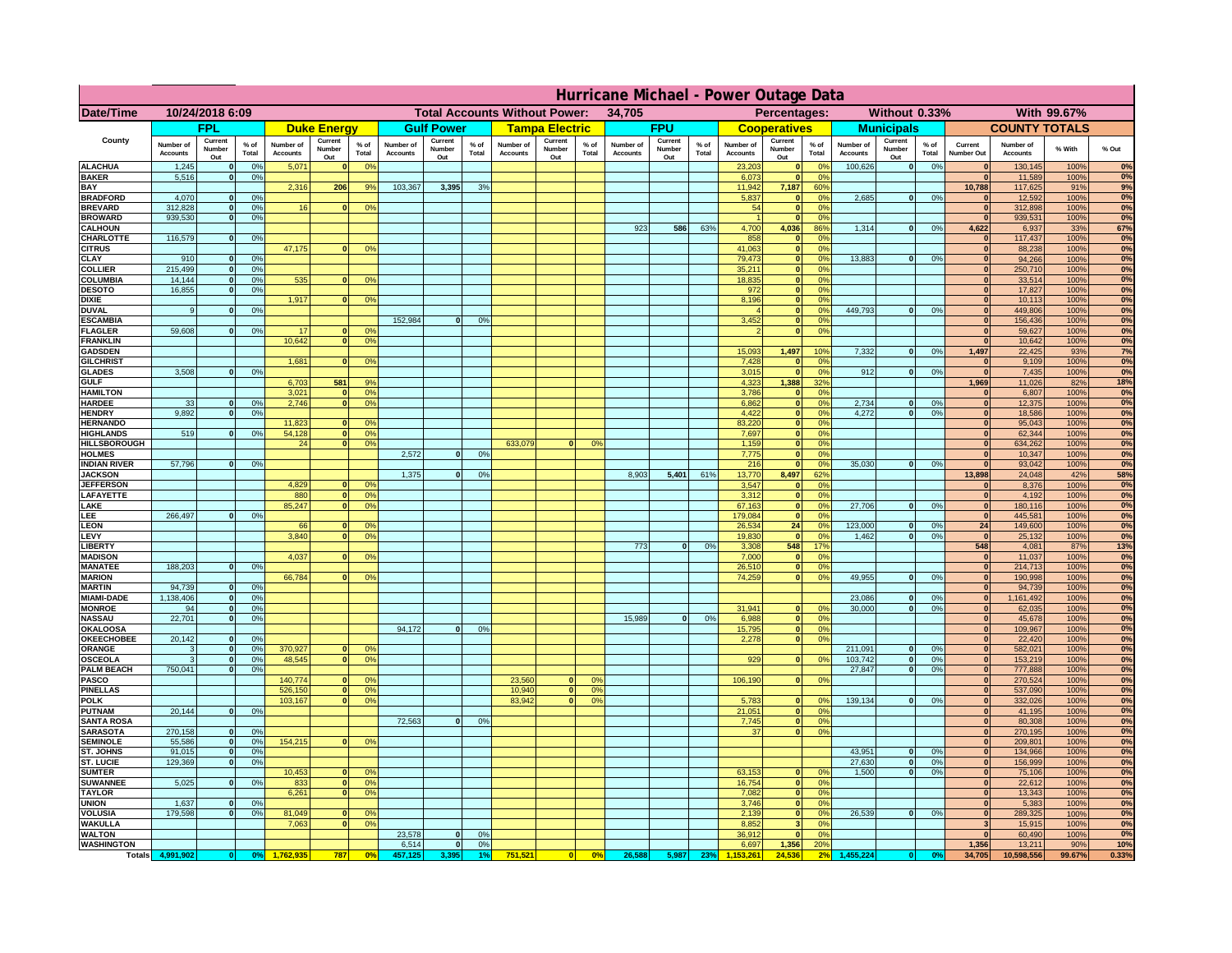# 10/24/2018 6:10 AM Hurricane Michael

| <b>Power Provider</b>                   | <b>County</b>       | <b>Number of Customers</b> | <b>Current Number Out</b> | <b>Outage Percentage</b> | <b>Estimated Restore Time</b> |
|-----------------------------------------|---------------------|----------------------------|---------------------------|--------------------------|-------------------------------|
| West Florida Electric Cooperative, Inc. | <b>JACKSON</b>      | 13,723                     | 8,450                     | 61.58%                   | >5 days                       |
| Gulf Coast Electric Cooperative, Inc.   | BAY                 | 11,942                     | 7,187                     | 60.18%                   | >5 days                       |
| Florida Public Utilities Corporation    | <b>JACKSON</b>      | 8,903                      | 5,401                     | 60.66%                   | >5 days                       |
|                                         | BAY                 |                            |                           |                          | $24$                          |
| <b>Gulf Power Company</b>               |                     | 103,367                    | 3,395                     | 3.28%                    |                               |
| West Florida Electric Cooperative, Inc. | <b>CALHOUN</b>      | 2,852                      | 2,347                     | 82.29%                   | >5 days                       |
| Gulf Coast Electric Cooperative, Inc.   | CALHOUN             | 1,848                      | 1,689                     | 91.40%                   | >5 days                       |
| Talquin Electric Cooperative, Inc.      | <b>GADSDEN</b>      | 15,093                     | 1,497                     | 9.92%                    | 72                            |
| Gulf Coast Electric Cooperative, Inc.   | <b>GULF</b>         | 4,323                      | 1,388                     | 32.11%                   | >5 days                       |
| West Florida Electric Cooperative, Inc. | <b>WASHINGTON</b>   | 4,260                      | 1,247                     | 29.27%                   | >5 days                       |
| Florida Public Utilities Corporation    | CALHOUN             | 923                        | 586                       | 63.49%                   | >5 days                       |
| Duke Energy                             | <b>GULF</b>         | 6,703                      | 581                       | 8.67%                    | TBD                           |
| Talquin Electric Cooperative, Inc.      | <b>LIBERTY</b>      | 3,308                      | 548                       | 16.57%                   | >5 days                       |
|                                         |                     |                            |                           |                          |                               |
| Duke Energy                             | BAY                 | 2,316                      | 206                       | 8.89%                    | TBD                           |
| Gulf Coast Electric Cooperative, Inc.   | <b>WASHINGTON</b>   | 2,437                      | 109                       | 4.47%                    | >5 days                       |
| Gulf Coast Electric Cooperative, Inc.   | <b>JACKSON</b>      | 47                         | 47                        | 100.00%                  | >5 days                       |
| Talquin Electric Cooperative, Inc.      | LEON                | 26,534                     | 24                        | 0.09%                    | 48                            |
| Talquin Electric Cooperative, Inc.      | <b>WAKULLA</b>      | 8,852                      | $\overline{3}$            | 0.03%                    | 24                            |
| Central Florida Electric Cooperative    | <b>ALACHUA</b>      | 875                        | $\mathbf 0$               | 0.00%                    | TBD                           |
| Central Florida Electric Cooperative    | <b>DIXIE</b>        | 7,595                      | $\mathbf 0$               | 0.00%                    | TBD                           |
| Central Florida Electric Cooperative    | <b>GILCHRIST</b>    | 7,424                      | $\mathbf 0$               | 0.00%                    | Restored                      |
|                                         |                     |                            |                           |                          |                               |
| Central Florida Electric Cooperative    | LAFAYETTE           | 9                          | $\mathbf 0$               | 0.00%                    | TBD                           |
| Central Florida Electric Cooperative    | LEVY                | 17,513                     | $\pmb{0}$                 | 0.00%                    | Restored                      |
| Central Florida Electric Cooperative    | <b>MARION</b>       | 9                          | $\mathbf 0$               | 0.00%                    | TBD                           |
| Chattahoochee Electric                  | <b>GADSDEN</b>      | 1,173                      | $\mathbf 0$               | 0.00%                    | Restored                      |
| Choctawhatchee Electric Cooperative     | <b>HOLMES</b>       | 293                        | $\mathbf 0$               | 0.00%                    | Restored                      |
| Choctawhatchee Electric Cooperative     | <b>OKALOOSA</b>     | 15,795                     | $\mathbf 0$               | 0.00%                    | Restored                      |
| Choctawhatchee Electric Cooperative     | <b>SANTA ROSA</b>   | 201                        | $\mathbf 0$               | 0.00%                    | Restored                      |
| Choctawhatchee Electric Cooperative     | <b>WALTON</b>       | 36,812                     | $\mathbf 0$               | 0.00%                    | Restored                      |
|                                         |                     |                            | $\mathbf 0$               |                          |                               |
| City of Alachua                         | <b>ALACHUA</b>      | 4,426                      |                           | 0.00%                    | TBD                           |
| City of Bartow                          | <b>POLK</b>         | 11,790                     | $\pmb{0}$                 | 0.00%                    | TBD                           |
| City of Blountstown                     | <b>CALHOUN</b>      | 1,314                      | $\mathbf 0$               | 0.00%                    | Restored                      |
| City of Bushnell                        | <b>SUMTER</b>       | 1,500                      | $\mathbf 0$               | 0.00%                    | <b>TBD</b>                    |
| City of Clewiston                       | <b>HENDRY</b>       | 4,272                      | $\mathbf 0$               | 0.00%                    | <b>TBD</b>                    |
| City of Fort Meade                      | <b>POLK</b>         | 2,379                      | $\pmb{0}$                 | 0.00%                    | TBD                           |
| City of Havana                          | <b>GADSDEN</b>      | 1,391                      | $\mathbf 0$               | 0.00%                    | Restored                      |
| City of Leesburg                        | LAKE                | 22,000                     | 0                         | 0.00%                    | TBD                           |
| City of Moore Haven                     | <b>GLADES</b>       | 912                        | $\mathbf 0$               | 0.00%                    | TBD                           |
|                                         | LAKE                |                            | $\pmb{0}$                 | 0.00%                    | TBD                           |
| City of Mount Dora                      |                     | 5,706                      |                           |                          |                               |
| City of Newberry                        | <b>ALACHUA</b>      | 1,727                      | $\mathbf 0$               | 0.00%                    | TBD                           |
| City of Quincy                          | GADSDEN             | 4,768                      | 0                         | 0.00%                    | Restored                      |
| City of Starke                          | <b>BRADFORD</b>     | 2,685                      | $\mathbf 0$               | 0.00%                    | TBD                           |
| City of Tallahassee                     | LEON                | 123,000                    | $\pmb{0}$                 | 0.00%                    | Restored                      |
| City of Vero Beach                      | <b>INDIAN RIVER</b> | 35,030                     | $\mathbf 0$               | 0.00%                    | TBD                           |
| City of Wauchula                        | HARDEE              | 2,734                      | 0                         | 0.00%                    | <b>TBD</b>                    |
| City of Williston                       | LEVY                | 1,462                      | $\mathbf{0}$              | 0.00%                    | <b>TBD</b>                    |
|                                         | ORANGE              |                            | 0                         |                          | <b>TBD</b>                    |
| City of Winter Park                     |                     | 13,941                     |                           | 0.00%                    |                               |
| Clay Electric Cooperative               | <b>ALACHUA</b>      | 22,328                     | $\pmb{0}$                 | 0.00%                    | TBD                           |
| Clay Electric Cooperative               | <b>BAKER</b>        | 2,476                      | 0                         | 0.00%                    | <b>TBD</b>                    |
| Clay Electric Cooperative               | <b>BRADFORD</b>     | 5,837                      | $\mathbf 0$               | 0.00%                    | <b>TBD</b>                    |
| Clay Electric Cooperative               | <b>CLAY</b>         | 79,473                     | $\pmb{0}$                 | 0.00%                    | <b>TBD</b>                    |
| Clay Electric Cooperative               | COLUMBIA            | 16,922                     | $\pmb{0}$                 | 0.00%                    | <b>TBD</b>                    |
| Clay Electric Cooperative               | <b>DUVAL</b>        | 4                          | 0                         | 0.00%                    | <b>TBD</b>                    |
| Clay Electric Cooperative               | <b>FLAGLER</b>      | $\overline{2}$             | $\mathbf 0$               | 0.00%                    | <b>TBD</b>                    |
| Clay Electric Cooperative               | <b>GILCHRIST</b>    | $\overline{4}$             | $\pmb{0}$                 | 0.00%                    | <b>TBD</b>                    |
|                                         |                     |                            |                           |                          |                               |
| Clay Electric Cooperative               | LAKE                | 2,239                      | $\pmb{0}$                 | 0.00%                    | TBD                           |
| Clay Electric Cooperative               | LEVY                | 712                        | $\pmb{0}$                 | 0.00%                    | TBD                           |
| Clay Electric Cooperative               | <b>MARION</b>       | 16,301                     | $\pmb{0}$                 | 0.00%                    | <b>TBD</b>                    |
| Clay Electric Cooperative               | PUTNAM              | 21,051                     | $\pmb{0}$                 | 0.00%                    | <b>TBD</b>                    |
| Clay Electric Cooperative               | SUWANNEE            | 5                          | $\pmb{0}$                 | 0.00%                    | <b>TBD</b>                    |
| Clay Electric Cooperative               | <b>UNION</b>        | 3,746                      | $\pmb{0}$                 | 0.00%                    | <b>TBD</b>                    |
| Clay Electric Cooperative               | <b>VOLUSIA</b>      | 2,139                      | $\pmb{0}$                 | 0.00%                    | <b>TBD</b>                    |
| Duke Energy                             | <b>ALACHUA</b>      | 5,071                      | $\pmb{0}$                 | 0.00%                    | Restored                      |
|                                         |                     |                            |                           |                          |                               |
| <b>Duke Energy</b>                      | <b>BREVARD</b>      | 16                         | $\pmb{0}$                 | 0.00%                    | Restored                      |
| Duke Energy                             | <b>CITRUS</b>       | 47,175                     | $\pmb{0}$                 | 0.00%                    | Restored                      |
| <b>Duke Energy</b>                      | COLUMBIA            | 535                        | $\pmb{0}$                 | 0.00%                    | Restored                      |
| Duke Energy                             | <b>DIXIE</b>        | 1,917                      | 0                         | 0.00%                    | Restored                      |
| Duke Energy                             | <b>FLAGLER</b>      | 17                         | $\pmb{0}$                 | 0.00%                    | Restored                      |
| Duke Energy                             | <b>FRANKLIN</b>     | 10,642                     | 0                         | 0.00%                    | Restored                      |
| Duke Energy                             | <b>GILCHRIST</b>    | 1,681                      | $\pmb{0}$                 | 0.00%                    | Restored                      |
|                                         |                     |                            |                           |                          |                               |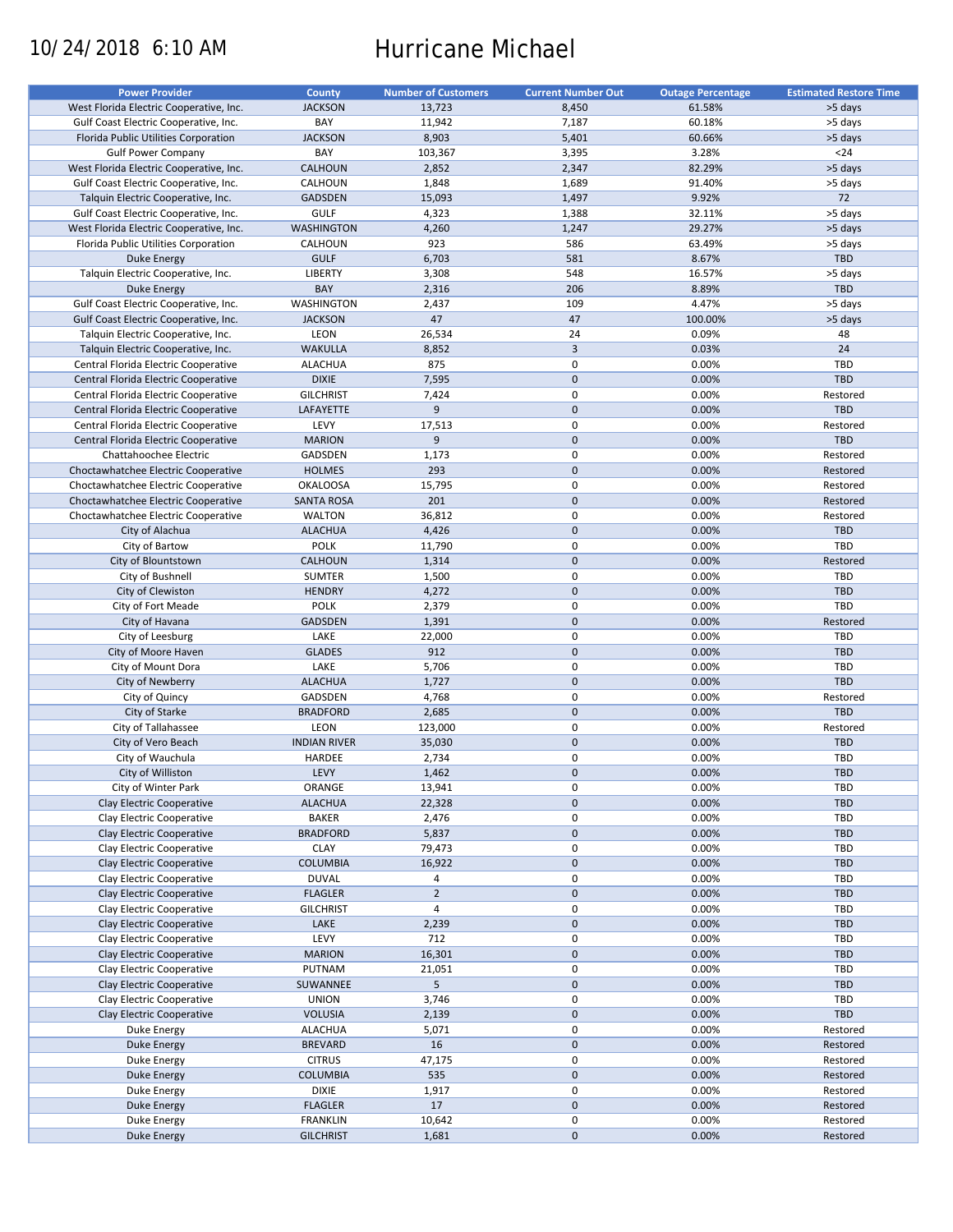## 10/24/2018 6:10 AM Hurricane Michael

| Duke Energy                                        | <b>HAMILTON</b>     | 3,021     | 0            | 0.00% | Restored   |
|----------------------------------------------------|---------------------|-----------|--------------|-------|------------|
| <b>Duke Energy</b>                                 | <b>HARDEE</b>       | 2,746     | $\mathbf 0$  | 0.00% | Restored   |
| Duke Energy                                        | <b>HERNANDO</b>     | 11,823    | 0            | 0.00% | Restored   |
|                                                    |                     |           |              |       |            |
| <b>Duke Energy</b>                                 | <b>HIGHLANDS</b>    | 54,128    | $\mathbf 0$  | 0.00% | Restored   |
| Duke Energy                                        | HILLSBOROUGH        | 24        | 0            | 0.00% | Restored   |
|                                                    |                     | 4,829     | $\mathbf 0$  |       |            |
| Duke Energy                                        | <b>JEFFERSON</b>    |           |              | 0.00% | Restored   |
| Duke Energy                                        | LAFAYETTE           | 880       | 0            | 0.00% | Restored   |
| <b>Duke Energy</b>                                 | LAKE                | 85,247    | $\mathbf 0$  | 0.00% | Restored   |
|                                                    |                     |           |              |       |            |
| <b>Duke Energy</b>                                 | LEON                | 66        | 0            | 0.00% | Restored   |
| <b>Duke Energy</b>                                 | LEVY                | 3,840     | $\mathbf 0$  | 0.00% | Restored   |
| Duke Energy                                        | <b>MADISON</b>      | 4,037     | 0            | 0.00% | Restored   |
|                                                    |                     |           |              |       |            |
| <b>Duke Energy</b>                                 | <b>MARION</b>       | 66,784    | $\mathbf 0$  | 0.00% | Restored   |
| Duke Energy                                        | ORANGE              | 370,927   | 0            | 0.00% | Restored   |
| <b>Duke Energy</b>                                 | <b>OSCEOLA</b>      | 48,545    | $\mathbf 0$  | 0.00% | Restored   |
|                                                    |                     |           |              |       |            |
| Duke Energy                                        | PASCO               | 140,774   | 0            | 0.00% | Restored   |
| <b>Duke Energy</b>                                 | PINELLAS            | 526,150   | $\mathbf 0$  | 0.00% | Restored   |
| <b>Duke Energy</b>                                 | <b>POLK</b>         | 103,167   | 0            | 0.00% | Restored   |
|                                                    |                     |           |              |       |            |
| <b>Duke Energy</b>                                 | SEMINOLE            | 154,215   | $\mathbf 0$  | 0.00% | Restored   |
| Duke Energy                                        | <b>SUMTER</b>       | 10,453    | 0            | 0.00% | Restored   |
| Duke Energy                                        | SUWANNEE            | 833       | $\mathbf 0$  | 0.00% | Restored   |
|                                                    |                     |           |              |       |            |
| Duke Energy                                        | <b>TAYLOR</b>       | 6,261     | 0            | 0.00% | Restored   |
| <b>Duke Energy</b>                                 | <b>VOLUSIA</b>      | 81,049    | $\mathbf 0$  | 0.00% | Restored   |
| Duke Energy                                        | WAKULLA             | 7,063     | 0            | 0.00% | Restored   |
|                                                    |                     |           |              |       |            |
| Escambia River Electric Cooperative, Inc.          | <b>ESCAMBIA</b>     | 3,452     | $\mathbf 0$  | 0.00% | TBD        |
| Escambia River Electric Cooperative, Inc.          | <b>SANTA ROSA</b>   | 7,544     | 0            | 0.00% | TBD        |
|                                                    |                     |           | $\mathbf 0$  | 0.00% | TBD        |
| Florida Keys Electric Cooperative                  | <b>MONROE</b>       | 31,941    |              |       |            |
| Florida Power and Light Company                    | <b>ALACHUA</b>      | 1,245     | 0            | 0.00% | TBD        |
| Florida Power and Light Company                    | <b>BAKER</b>        | 5,516     | $\mathbf 0$  | 0.00% | <b>TBD</b> |
|                                                    |                     |           | $\mathsf 0$  |       |            |
| Florida Power and Light Company                    | <b>BRADFORD</b>     | 4,070     |              | 0.00% | TBD        |
| Florida Power and Light Company                    | <b>BREVARD</b>      | 312,828   | $\mathbf 0$  | 0.00% | TBD        |
| Florida Power and Light Company                    | <b>BROWARD</b>      | 939,530   | 0            | 0.00% | TBD        |
|                                                    |                     |           |              |       |            |
| Florida Power and Light Company                    | <b>CHARLOTTE</b>    | 116,579   | $\mathbf 0$  | 0.00% | TBD        |
| Florida Power and Light Company                    | <b>CLAY</b>         | 910       | $\pmb{0}$    | 0.00% | TBD        |
| Florida Power and Light Company                    | <b>COLLIER</b>      | 215,499   | $\mathbf 0$  | 0.00% | TBD        |
|                                                    |                     |           |              |       |            |
| Florida Power and Light Company                    | COLUMBIA            | 14,144    | 0            | 0.00% | TBD        |
| Florida Power and Light Company                    | <b>DESOTO</b>       | 16,855    | $\mathbf 0$  | 0.00% | <b>TBD</b> |
| Florida Power and Light Company                    | <b>DUVAL</b>        | 9         | 0            | 0.00% | TBD        |
|                                                    |                     |           |              |       |            |
| Florida Power and Light Company                    | <b>FLAGLER</b>      | 59,608    | $\pmb{0}$    | 0.00% | <b>TBD</b> |
| Florida Power and Light Company                    | <b>GLADES</b>       | 3,508     | 0            | 0.00% | TBD        |
| Florida Power and Light Company                    | HARDEE              | 33        | $\mathbf 0$  | 0.00% | TBD        |
|                                                    |                     |           |              |       |            |
| Florida Power and Light Company                    | <b>HENDRY</b>       | 9,892     | 0            | 0.00% | TBD        |
| Florida Power and Light Company                    | <b>HIGHLANDS</b>    | 519       | $\mathbf 0$  | 0.00% | TBD        |
| Florida Power and Light Company                    | <b>INDIAN RIVER</b> | 57,796    | 0            | 0.00% | TBD        |
|                                                    |                     |           |              |       |            |
| Florida Power and Light Company                    | LEE                 | 266,497   | $\pmb{0}$    | 0.00% | <b>TBD</b> |
| Florida Power and Light Company                    | MANATEE             | 188,203   | 0            | 0.00% | TBD        |
| Florida Power and Light Company                    | <b>MARTIN</b>       | 94,739    | $\mathbf{0}$ | 0.00% | TBD        |
|                                                    |                     |           |              |       |            |
| Florida Power and Light Company                    | MIAMI-DADE          | 1,138,406 | 0            | 0.00% | TBD        |
| Florida Power and Light Company                    | <b>MONROE</b>       | 94        | $\mathbf 0$  | 0.00% | TBD        |
| Florida Power and Light Company                    | NASSAU              | 22,701    | 0            | 0.00% | TBD        |
|                                                    |                     |           |              |       |            |
| Florida Power and Light Company                    | <b>OKEECHOBEE</b>   | 20,142    | $\pmb{0}$    | 0.00% | TBD        |
| Florida Power and Light Company                    | ORANGE              | 3         | 0            | 0.00% | TBD        |
| Florida Power and Light Company                    | <b>OSCEOLA</b>      | 3         | $\mathbf 0$  | 0.00% | TBD        |
|                                                    |                     |           |              |       |            |
| Florida Power and Light Company                    | PALM BEACH          | 750,041   | 0            | 0.00% | TBD        |
| Florida Power and Light Company                    | PUTNAM              | 20,144    | $\pmb{0}$    | 0.00% | TBD        |
| Florida Power and Light Company                    | SARASOTA            | 270,158   | 0            | 0.00% | TBD        |
|                                                    |                     |           |              |       |            |
| Florida Power and Light Company                    | SEMINOLE            | 55,586    | $\mathbf 0$  | 0.00% | TBD        |
| Florida Power and Light Company                    | ST. JOHNS           | 91,015    | 0            | 0.00% | TBD        |
| Florida Power and Light Company                    |                     |           | $\pmb{0}$    | 0.00% |            |
|                                                    | ST. LUCIE           | 129,369   |              |       | TBD        |
| Florida Power and Light Company                    | SUWANNEE            | 5,025     | 0            | 0.00% | TBD        |
| Florida Power and Light Company                    | <b>UNION</b>        | 1,637     | $\mathbf 0$  | 0.00% | TBD        |
|                                                    |                     |           | 0            |       |            |
| Florida Power and Light Company                    | VOLUSIA             | 179,598   |              | 0.00% | TBD        |
| Florida Public Utilities Corporation               | <b>LIBERTY</b>      | 773       | $\mathbf 0$  | 0.00% | >5 days    |
| Florida Public Utilities Corporation               | NASSAU              | 15,989    | 0            | 0.00% | Restored   |
|                                                    |                     |           |              |       |            |
| Fort Pierce Utilities Authority                    | ST. LUCIE           | 27,630    | $\mathbf 0$  | 0.00% | TBD        |
| Gainesville (Gainesville Regional Utilities - GRU) | ALACHUA             | 94,473    | 0            | 0.00% | TBD        |
| Glades Electric Cooperative, Inc.                  | <b>GLADES</b>       | 3,015     | $\mathbf 0$  | 0.00% | TBD        |
|                                                    |                     |           |              |       |            |
| Glades Electric Cooperative, Inc.                  | HARDEE              | 0         | 0            |       | TBD        |
| Glades Electric Cooperative, Inc.                  | <b>HENDRY</b>       | 3,530     | $\mathbf 0$  | 0.00% | TBD        |
| Glades Electric Cooperative, Inc.                  | <b>HIGHLANDS</b>    | 7,321     | 0            | 0.00% | TBD        |
|                                                    |                     |           |              |       |            |
| Glades Electric Cooperative, Inc.                  | <b>OKEECHOBEE</b>   | 2,278     | $\mathbf 0$  | 0.00% | TBD        |